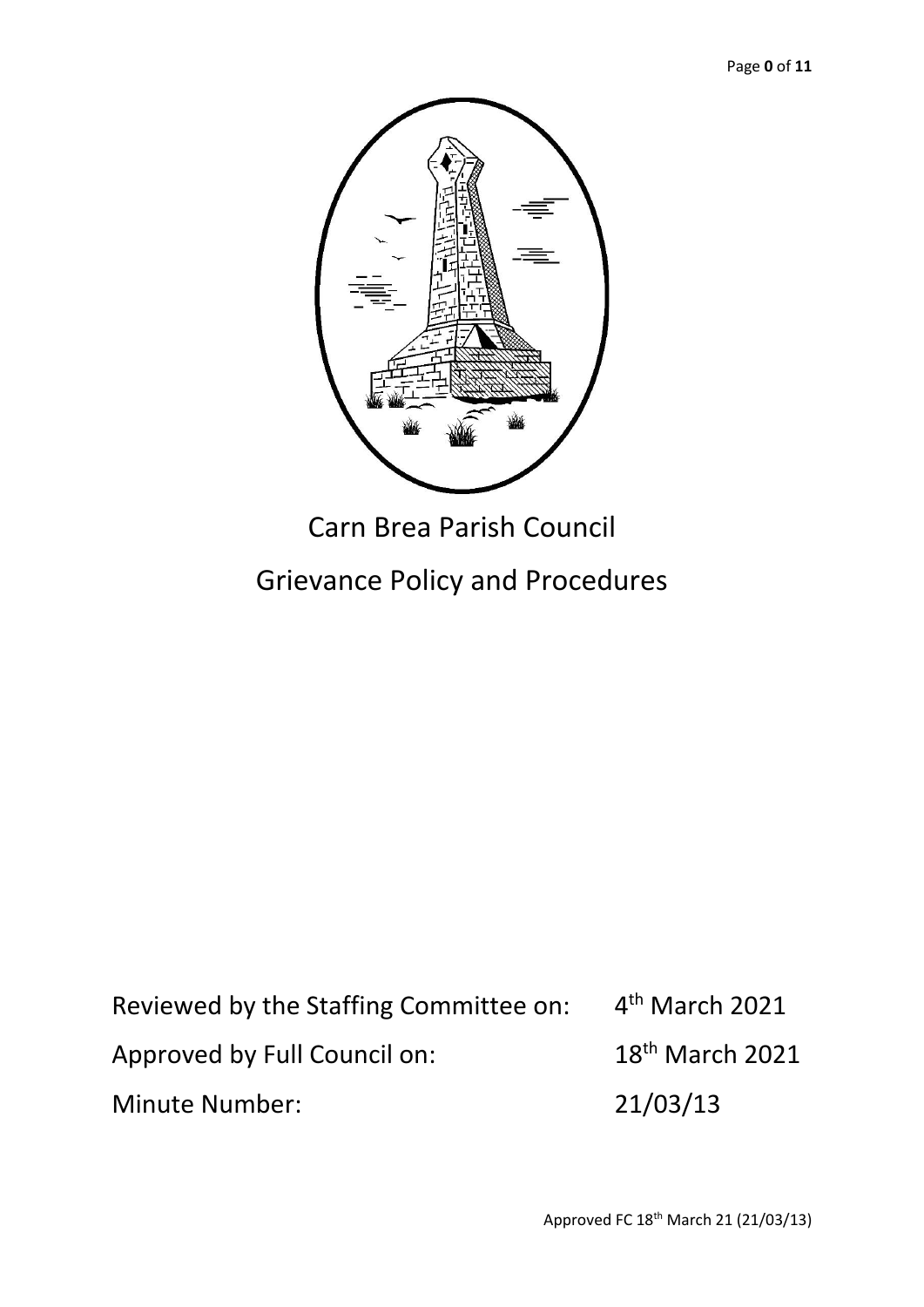# **1. Introduction**

Grievances are concerns, problems or complaints in respect of employees of Carn Brea Parish Council, raised by a staff member with management. Anybody may at some time have problems or concerns with their working conditions or relationship with colleagues that they may wish to raise.

This Grievance policy does not apply to what might otherwise be a grievance, but which involves a concern, problem or complaint in respect of a Carn Brea Parish Council Councillor. Such matters fall under the Code of Conduct (Ledbury Ruling) and will be referred to the Monitoring Officer at Cornwall Council.

The purpose of raising a grievance is to seek a resolution to the concern, problem or complaint. It is a fundamental part of the process to try and achieve a resolution and to this end, the aggrieved employee should consider not only what is their concern, problem or complaint but also what they wish to be the action to resolve the matter.

Issues that may cause grievances: -

- Terms and conditions of employment
- Health and safety
- Work relations
- Bullying and harassment
- New working practices
- Working environment
- Organisational change
- Discrimination

#### **2. Record Keeping**

Records will include:

- The nature of the grievance
- Proposed resolution
- What was decided, and actions taken
- The reason for the action
- Whether an appeal was lodged
- The outcome of the appeal
- Any subsequent developments
- Meeting notes

Records will be treated as confidential and be kept no longer than necessary in accordance with Carn Brea Parish Council's retention policy.

Copies of meeting records will be given to the employee including copies of any formal minutes that may have been taken.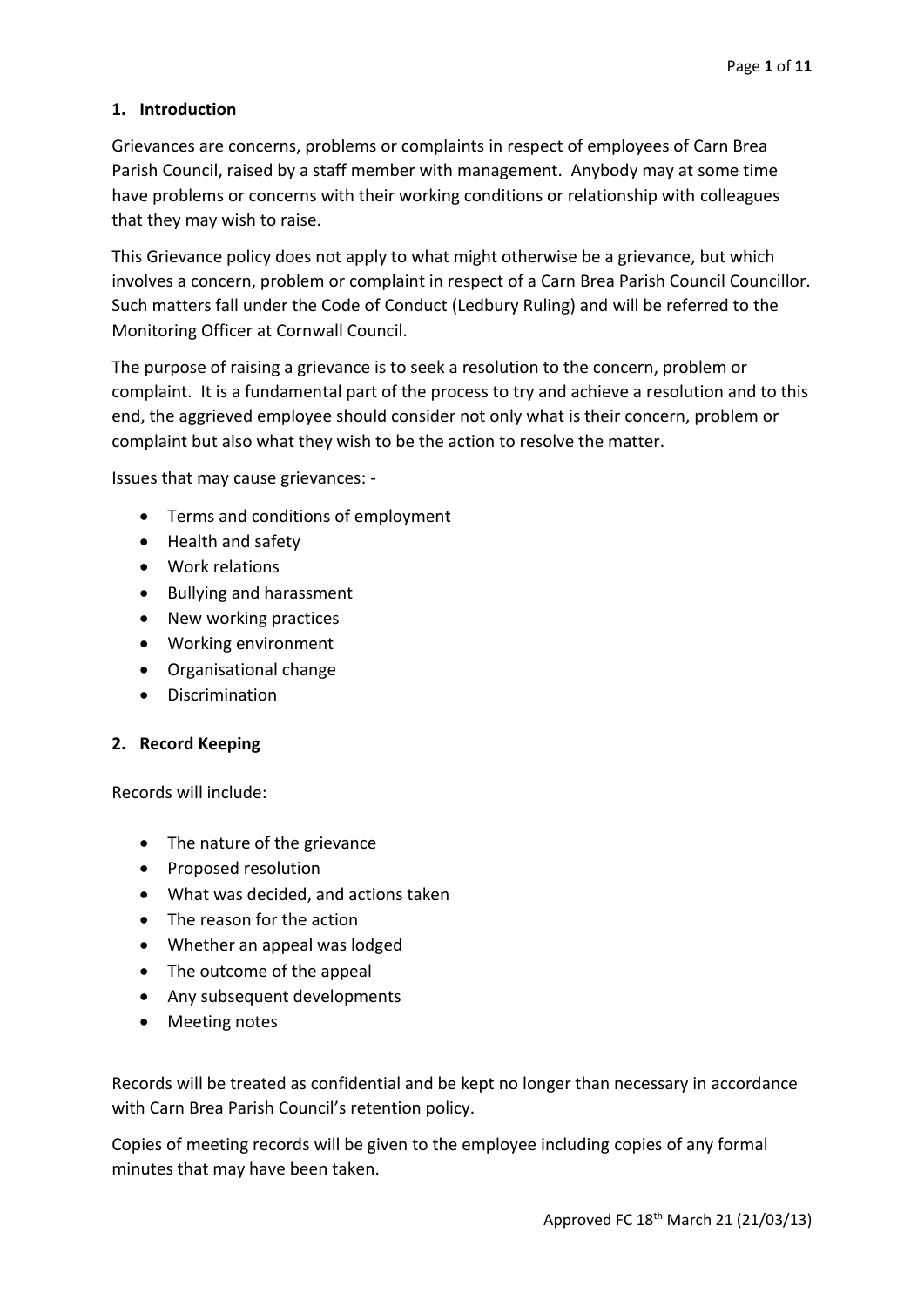# **3. Confidentiality**

So far as is reasonably practicable, the Council will keep any grievance complaint confidential between the manager or members investigating the grievance complaint, the employee and the person about whom the grievance or complaint is made. If it is necessary to investigate the matter with any other employee or person, the employee will be so advised.

#### **4. Information**

Carn Brea Parish Council recognise that individual employees or groups of employees may, from time to time, feel aggrieved about an aspect of their employment and accepts that each employee has the right to raise a grievance, stating their desired resolution and to expect that the Council will consider it and respond.

It is the policy of Carn Brea Parish Council to give employees the opportunity to air and seek resolution for any individual employment grievance which they may have. Grievances may be any concerns, problems or complaints employees wish to raise with the council relating to their employment. This document describes the procedure which aims to facilitate a speedy, fair and consistent conclusion to an individual employee's employment grievance. This policy does not form part of any employee's contract of employment and we may amend it at any time.

The purpose of the accompanying procedure is to provide a framework for dealing promptly and fairly with such grievances. The aim is to resolve grievances as near as possible to their point of origin.

Matters appropriately dealt with under the Council's grievance procedure include all questions relating to the individual rights of employees in respect of their employment other than:

- Grievances that have already been considered in accordance with the procedure;
- Grievances arising from a disciplinary or capability process in which the employee is already involved and where there is an appeals procedure in place;
- Grievance in respect of issues over which the Council has no control e.g. external legislation; and
- Grievances that are already the subject of a collective grievance or dispute.

The timescales shown in this policy may be altered by mutual agreement.

The nature and number of grievances raised in accordance with the accompanying procedure will be monitored annually by the Clerk.

This policy and the accompanying procedure will be the subject to a yearly review by the Clerk and the Staffing Committee. Recommendations for amendments will be approved by Full Council.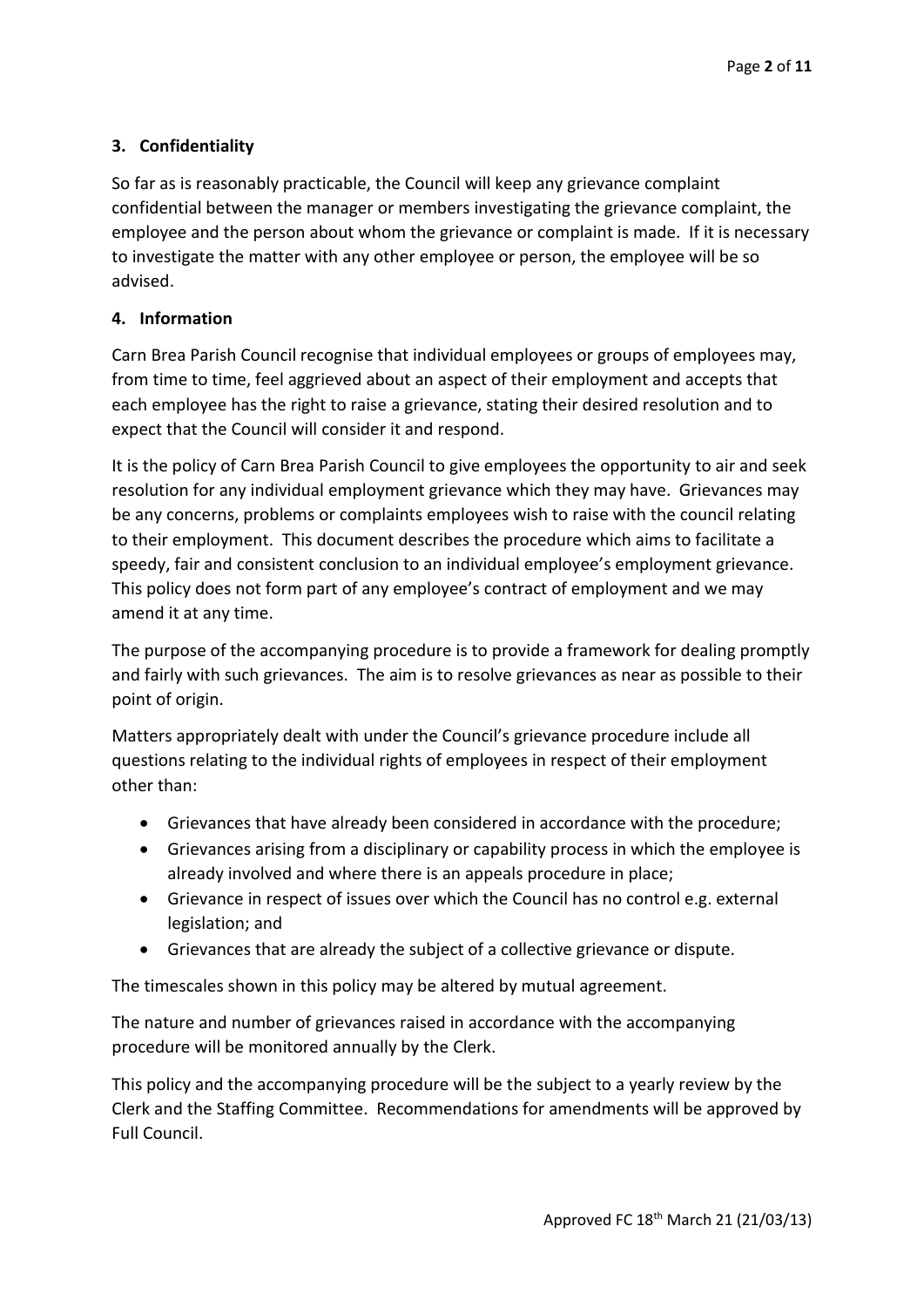# **5. Overlapping grievance and disciplinary cases**

Where an employee raises a grievance during a disciplinary process the disciplinary process may be temporarily suspended in order to deal with the grievance. Where the grievance and disciplinary are related it may be appropriate to deal with both issues concurrently.

# **6. Principles**

- a) At every stage in the procedure the aggrieved will be given the opportunity to state his or her case before any decision is made.
- b) Grievances will be dealt with promptly and consistently
- c) At all formal stages the aggrieved will have the right to be accompanied by a work colleague or trade union representative during the Grievance Hearing.
- d) The aggrieved will have the right to appeal against any outcome of the Grievance Hearing.
- e) At no time will an employee be penalised or victimised for having raised a Grievance against the council. If it is determined that the grievance has been raised maliciously then the matter may be considered under the council's disciplinary policy.
- f) It may be helpful to use mediation at any stage of the dispute
- g) Employers and employees should act consistently

## 7. **Informal Resolution**

Where an employee is aggrieved about any matter relating to their employment, they should raise the matter informally with the Clerk as soon as possible and other than in exceptional circumstances, within **twenty working** days of the incident or event. However, employees will be permitted to raise as part of a grievance a series of directly related incidents having a cumulative effect.

In the case of the grievance relating to the Clerk this should be reported to the Chairman of the Staffing Committee.

In the case of the Clerk to the Council raising a grievance, this should be directed to the Chairman of the Council.

In the case of any grievance raised against a member of the Council, the member of staff will be informed that they should make the complaint to the Monitoring Officer.

Informal grievances should be considered and sought to be resolved within ten working days. Whether or not this proves possible, the employee should be informed of the decision and if appropriate any action taken.

Employees may wish to seek advice of a trade union representative or colleague prior to raising a grievance at this informal level.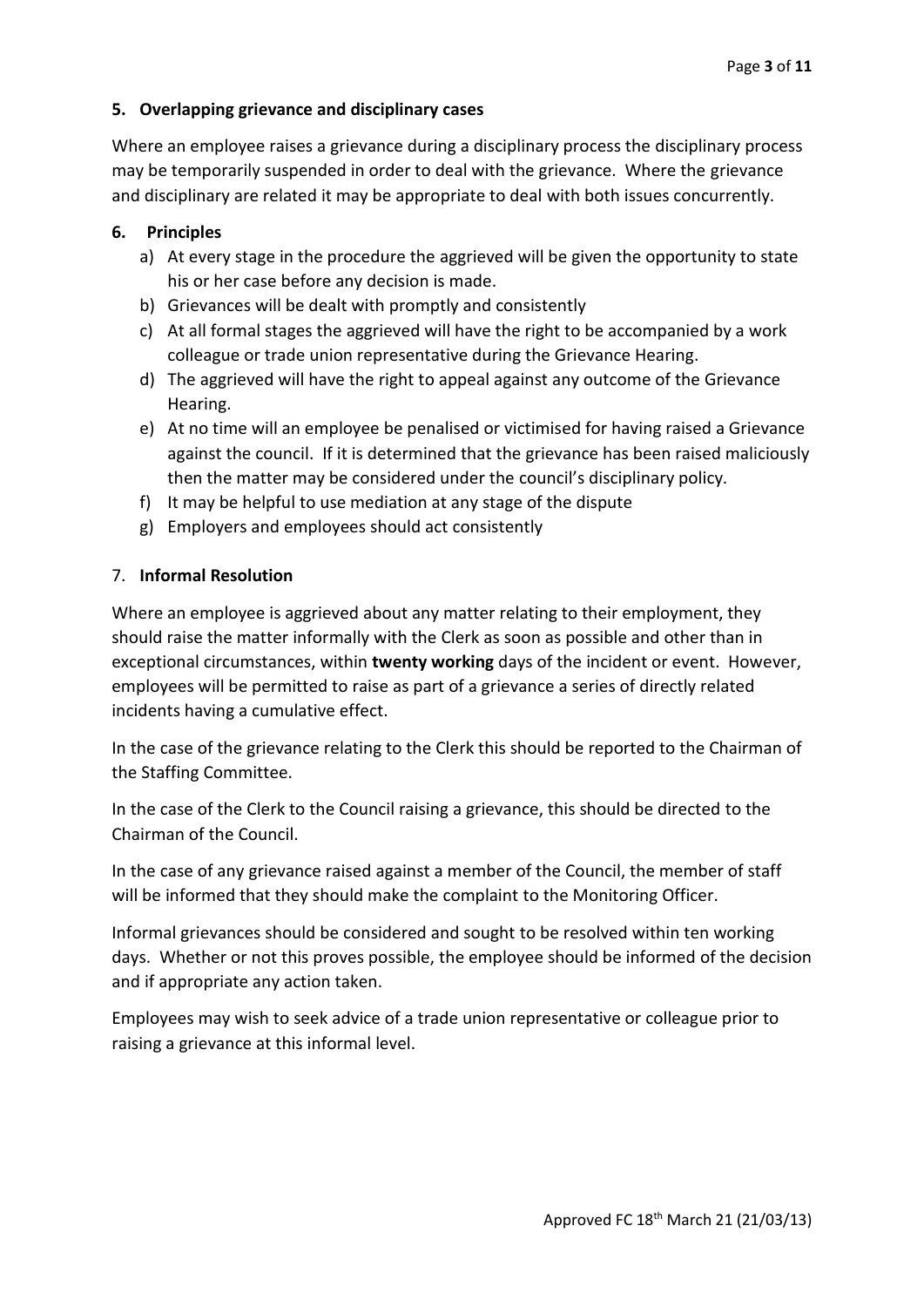## **8. Formal Resolution**

If the employee does not consider it appropriate to raise the grievance informally, or if requested by the person the employee spoke to informally, or if the employee is not satisfied with the result of the informal process, they should raise the matter formally in writing to the Clerk, or if this is not appropriate to the Chairman of the Staffing Committee in writing, stating the nature of the grievance and desired resolution. This should be done within **ten working days.** 

Where employees have difficulty expressing themselves because of language or other difficulties they may like to seek help from trade union or other employee representatives or from colleagues.

When stating their grievance, employees should stick to the facts and avoid language which may be considered insulting or abusive.

The Clerk will call an extraordinary meeting of the Staffing Committee who will appoint a sub-committee of three members to hear the grievance. The sub-committee will appoint a Chairman from one of its members. No councillor with direct involvement in the matter shall be appointed to the sub-committee.

The staffing committee will create Terms of reference for the sub-committee that clearly explain the role and responsibilities for the grievance hearing to include:

- What the hearing is required to examine
- Whether a recommendation is required
- How their findings should be presented.
- Who the findings should be reported to and who to contact for further direction if unexpected issues arise or advice is needed.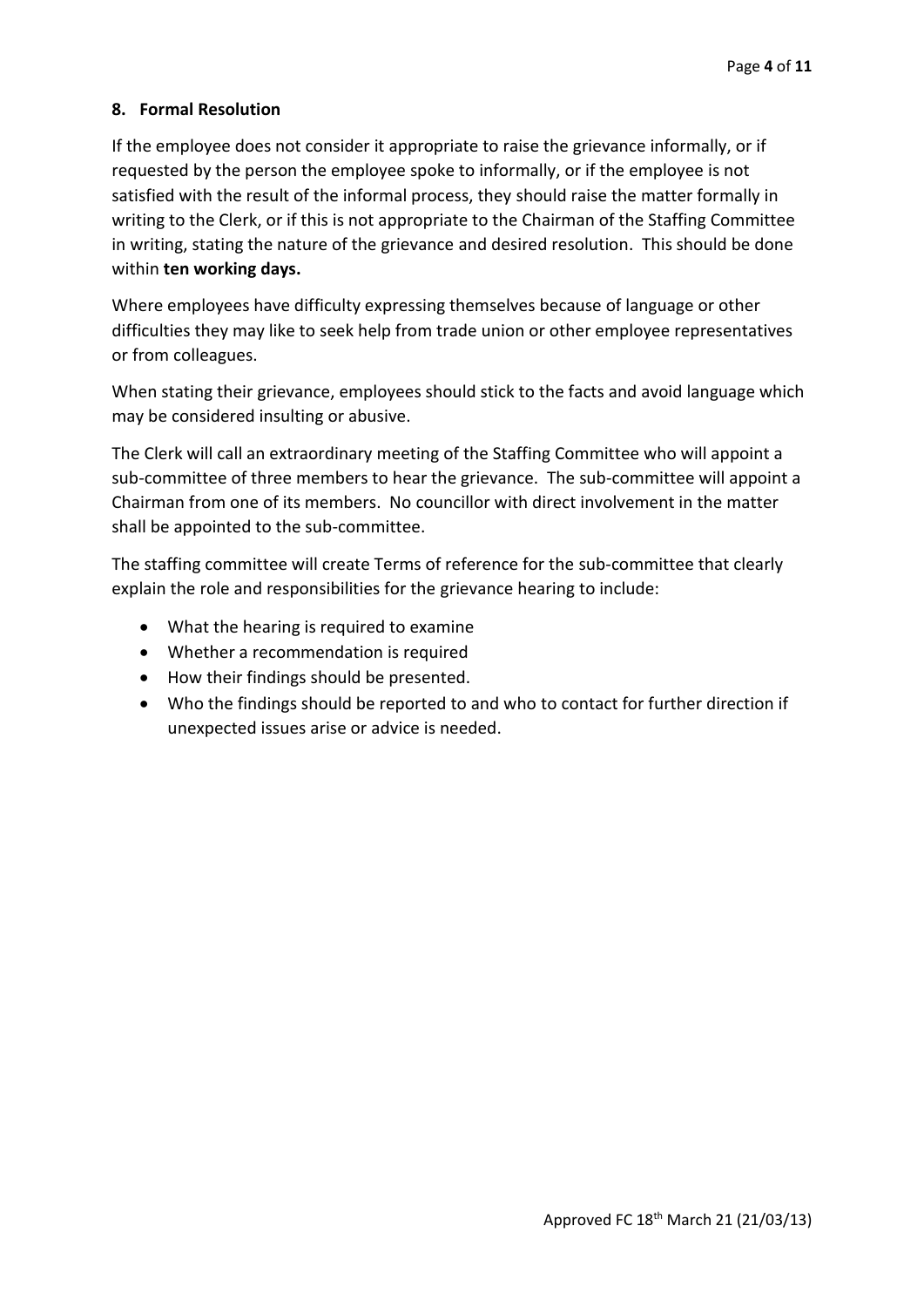## **9. Sub Committee Hearing**

Within 5 working days of the Staffing Committee receiving the formal grievance and appointing a sub-committee of 3 members, the employee will be asked, in writing to attend a grievance hearing. The sub-committees letter will include the following: -

- The names of the sub committees' Chairman, other members, note taker and any legal advisors
- A summary of the employee's grievance and desired resolution, based on his/her written submission
- The date, time and place for the hearing. The employee will be given reasonable notice of the hearing
- The employee's right to be accompanied by a workplace colleague, a trade union representative or an official employed by a trade union
- A copy of the Council's grievance policy
- Confirmation that, if necessary, witnesses may attend on the employee's behalf and that the employee should provide the names of witnesses at least five working days before the hearing
- Confirmation that the employee will provide the Council with any supporting evidence at least five working days before the hearing.

The Council will endeavour to make the hearing arrangements mutually convenient and will arrange a confidential location, free from interruptions.

#### **10. Grievance Hearing**

At the grievance hearing:

- The Chairman will introduce the members of the sub-committee to the employee and explain the Terms of Reference set out by the Staffing Committee
- The employee will set out the grievance and desired resolution and present the evidence
- The Chairman will ask the employee what action they want the Council to take
- Any member of the sub-committee and the employee may question any witness
- The companion is allowed to address the hearing in order to put the worker's case, sum up the worker's case, respond on the worker's behalf to any view expressed at the hearing and confer with the worker during the hearing.
- The companion can ask witnesses questions. However, the companion is not permitted to answer questions on the employee's behalf or to address the hearing if the employee does not wish it, or to prevent the employee from explaining their case.
- The employee will have the opportunity to sum up the case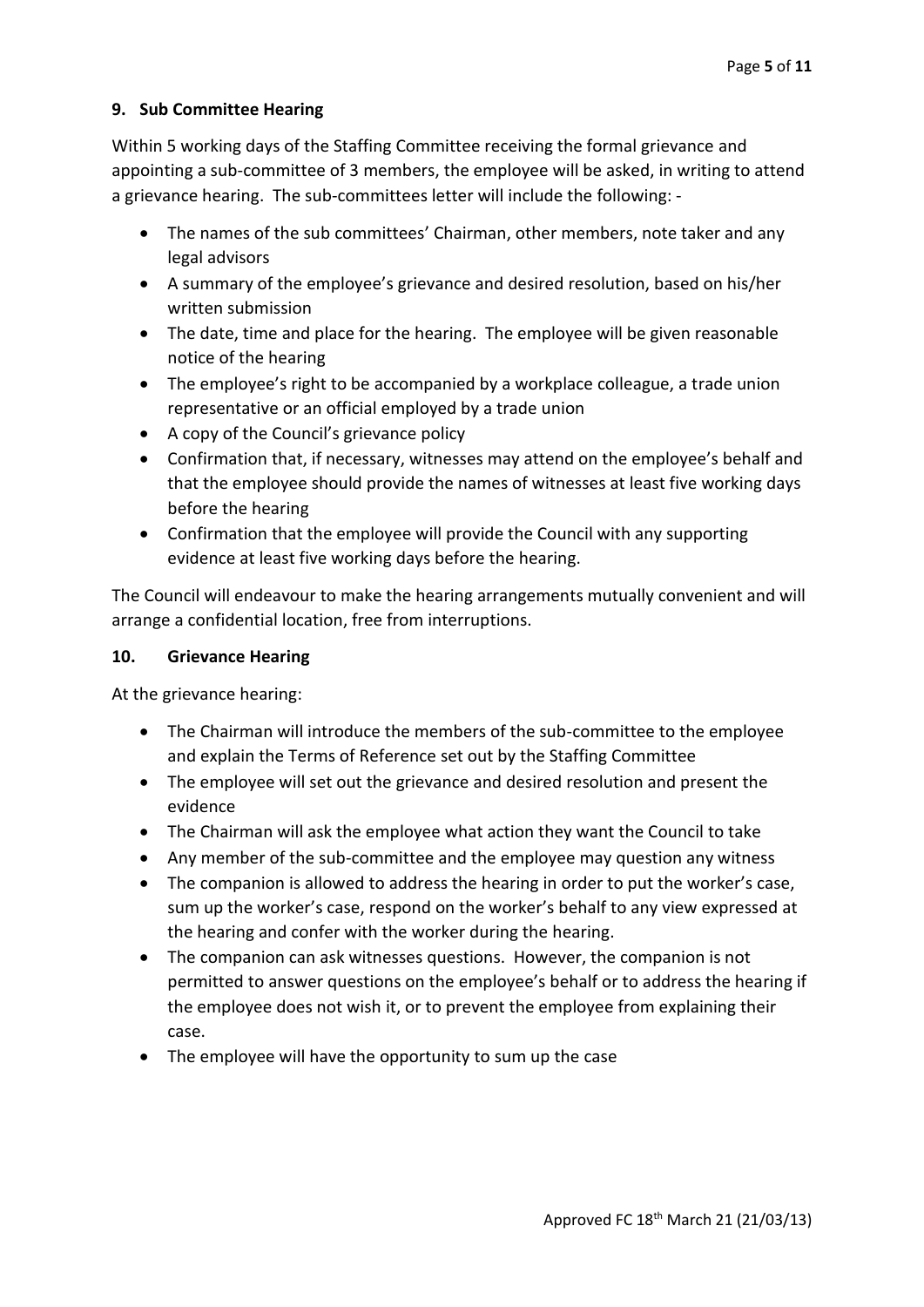- The panel hearing the grievance may determine that further investigation is required – having listened to the employee's submission – the hearing will be adjourned for a period during which time arrangements for appropriate investigation can take place. It is not absolutely necessary that other parties attend the reconvened hearing. However, if it is determined by the panel that their contributions would facilitate consideration of the grievance they will be asked to make themselves available, in order that they may respond to any matters raised by the aggrieved individual during the course of the hearing.
- The employee raising the grievance will be invited to attend and given reasonable notice of the hearing.
- A formal response to the grievance should be issued within 5 working days of either the initial or subsequent grievance hearing as appropriate.
- The Chairman will sum up the main points
- The Chairman will inform the employee when they might reasonably expect a response if one cannot be made at the time.

## **11. If an investigation is required**

A meeting of the staffing committee will be held within 3 working days of the Grievance Hearing.

The meeting will make appropriate arrangements for an investigation including nominating an investigator to conduct any necessary research; including, if appropriate, liaising with other parities. A note taker will also be appointed.

The investigator should be a member of the Staffing Committee who has had no previous connection with the grievance. In the absence of a suitable member, an investigator should be appointed from members of Full Council or an independent investigator from outside the Council.

The staffing committee will create Terms of reference for the investigator that clearly explain the role and responsibilities for the investigation, to include:

- What the investigation is required to examine
- Whether a recommendation is required
- How their findings should be presented.
- Who the findings should be reported to and who to contact for further direction if unexpected issues arise or advice is needed.

The investigation will be concluded as soon as reasonably practicable.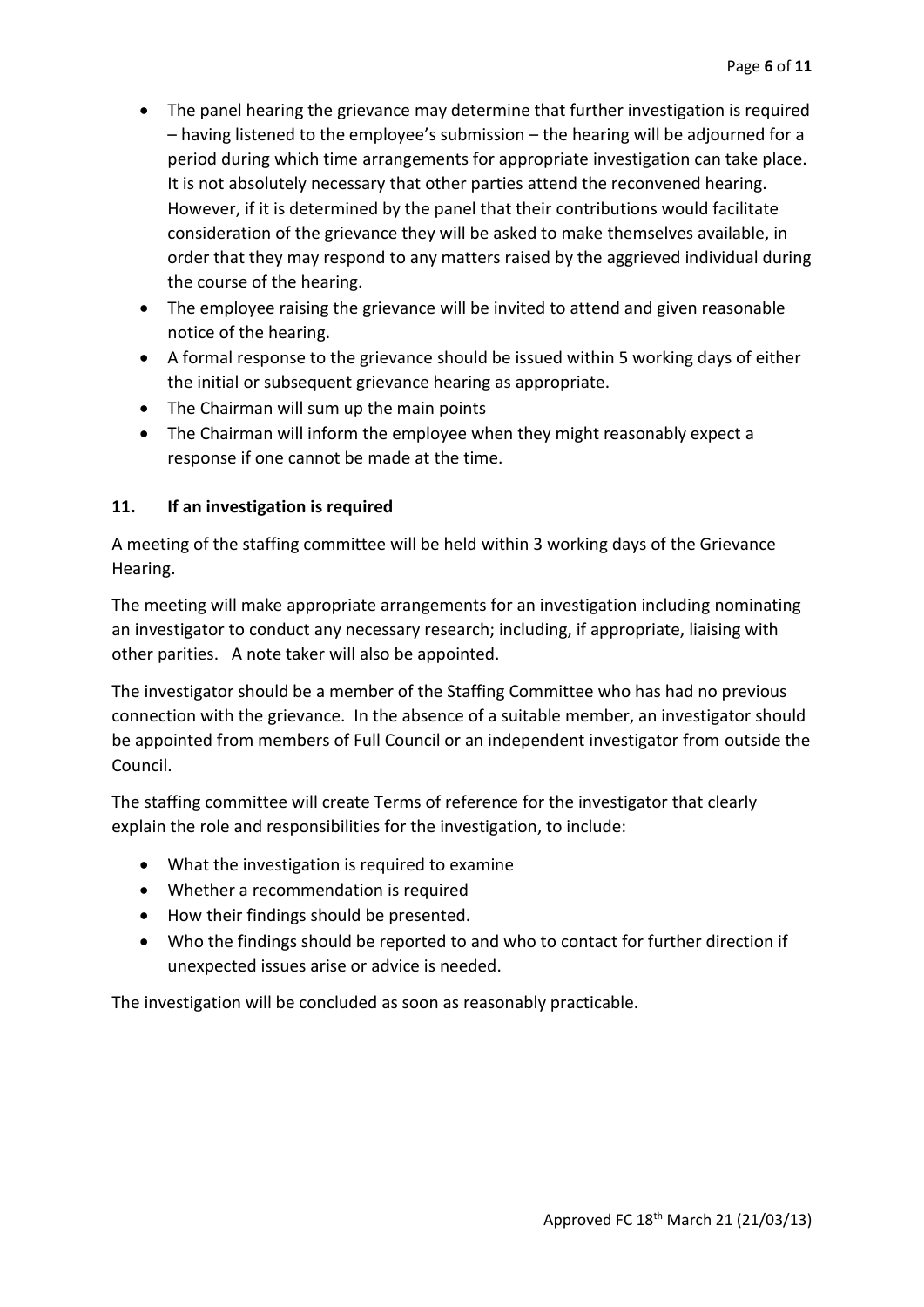#### **12. Investigation Meeting**

#### **Notice to be given to the employee to whom the grievance relates**

The employee will be asked in writing to attend an investigation meeting. The letter will include the following: -

- The names of the investigator and any other members, minutes taker and any legal advisors who will be attending the meeting
- A summary of the grievance
- The date, time and place for the meeting. The employee will be given reasonable notice of the meeting which will be as soon as practicable of when the Council received the grievance
- The employee's right to be accompanied by a workplace colleague, a trade union representative or a trade union official
- A copy of the Council's grievance policy

The Council will endeavour to make the meeting arrangements mutually convenient and will arrange a confidential location, free from interruptions.

#### **13. At the investigation meeting:**

The role of the investigation is to be fair and objective in order to establish the essential facts of the matter and reach a conclusion on what did or did not happen. This should be done by looking for evidence that supports the allegation and evidence that contradicts it.

- The investigator will introduce themselves and anyone else present at the meeting and explain the Terms of Reference.
- The investigator will set out the grievance and desired resolution
- The investigator will ask questions to establish facts
- The employee will be allowed to respond
- The investigator will set out the time frame and process to be followed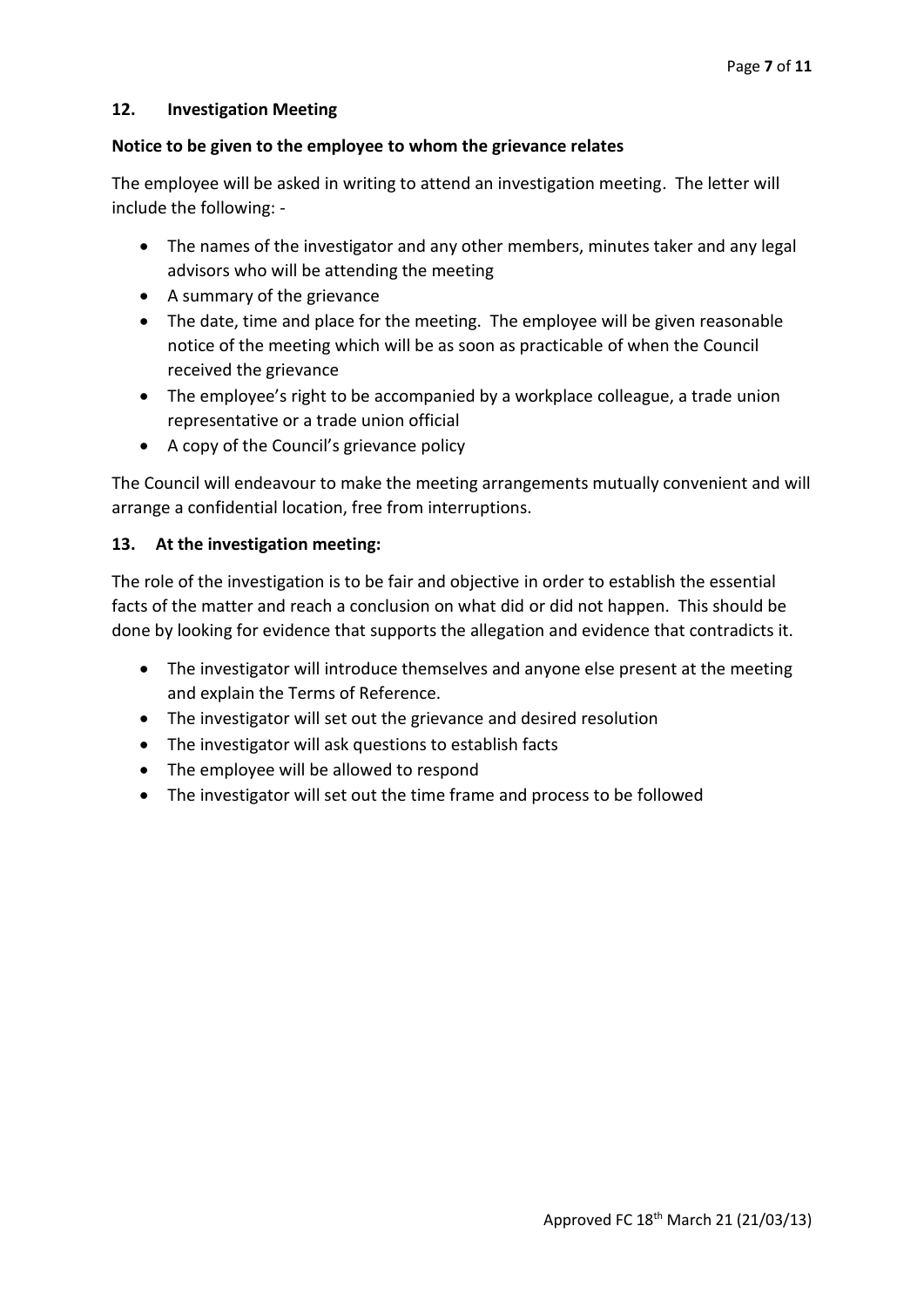## **14. Following investigation meeting**

The grievance hearing will be reconvened as soon as practicable to receive the report from the investigator. The employee raising the grievance will be invited to attend and given reasonable notice of the hearing. The employee will be also be notified that they have the right to be accompanied by a workplace colleague, a trade union representative or an official employed by a trade union.

Other parties would not be expected to attend the reconvened meeting.

The grievance hearing will proceed as follows: -

- The Chairman will sum up the main pints of the initial hearing
- The hearing will receive the report from the investigator
- The employee raising the grievance will have an opportunity to present their case
- The panel may ask questions of the employee and the investigator
- The employee will be able to sum up their case
- If set out in the Terms of Reference, the hearing will make appropriate recommendations and set out their findings in a report

A formal response should be issued within 5 working days of the reconvened grievance hearing as appropriate.

A copy of notes taken at interviews will be provided to interviewees and they will be asked to sign and return them to confirm that they are an accurate record of the meeting.

# **15. Response following grievance hearing or reconvened grievance hearing following investigation**

A meeting of the staffing committee will be held within 3 working days of the reconvened Grievance hearing to hear the recommendations of the panel and make appropriate resolutions.

Careful consideration of the evidence will be given.

A formal written response to the grievance should be issued within 5 working days of either the initial or reconvened grievance hearing as appropriate. Where appropriate this response will set out what action the Council intends to take to resolve the grievance. The employee should be informed that they can appeal if they are not content with the action proposed.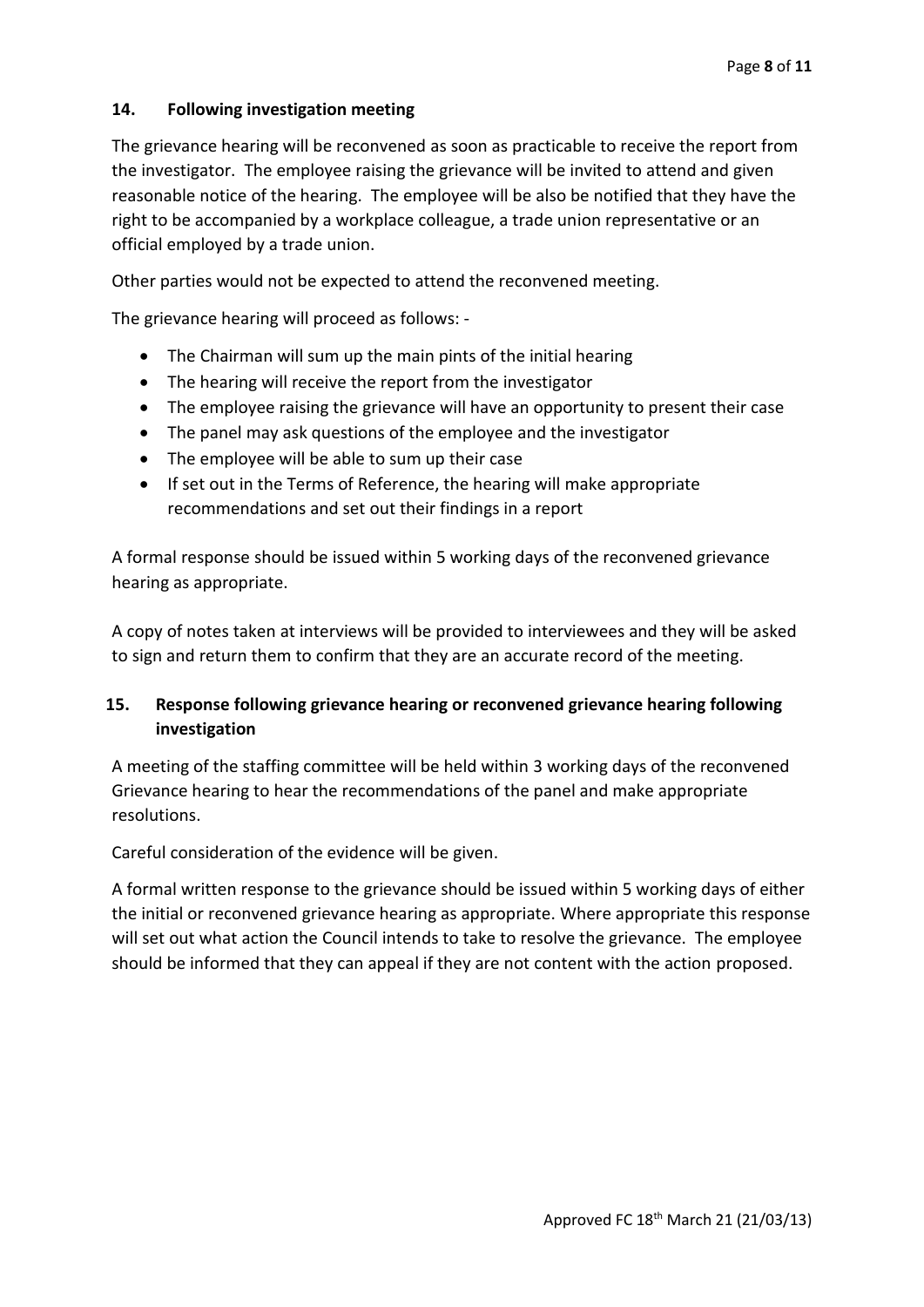## **16. Appeal**

If the employee is dissatisfied with the decision of the Staffing Committee, they have the right of appeal. The notice of appeal should be submitted in writing within **2 weeks** of receipt of the formal written response issued.

The employee should set out in writing the grounds on which their appeal is based. The appeal can be: -

- a) against the finding of the Hearing (i.e. that the grievance was upheld or not upheld) and/or
- b) against the proposed resolution, if any, and/or
- c) there is new evidence, not available to the Hearing.

In the case of (a) and (b) above the employee should set out the grounds on which they are appealing.

The Clerk shall call an extraordinary meeting of the Staffing Committee who will set up an Appeal Panel to consider the appeal. The Appeal Panel must consist of members who have not been part of the original Grievance Panel or the Investigator if an investigation took place. There may be insufficient members of the Staffing Committee who have not previously been involved. If so, the appeal panel will be a committee of three Council members who may include member of the staff committee. It may be necessary to appoint external independent members to the Appeal Panel if there are insufficient Councillors through their previous involvement or other non-availability. The Appeal panel shall appoint a Chairman from one of its members.

The employee will be notified in writing within 10 working days of receipt of the appeal of the time, date and place of the appeal meeting. The meeting will take place as soon as practicable after the Council's receipt of the appeal. The employee will be advised that they may be accompanied by a workplace colleague, a trade union representative or a trade union official.

A copy of the notes of the Grievance Hearing will be made available for the appeal and a copy provided to the employee before the meeting.